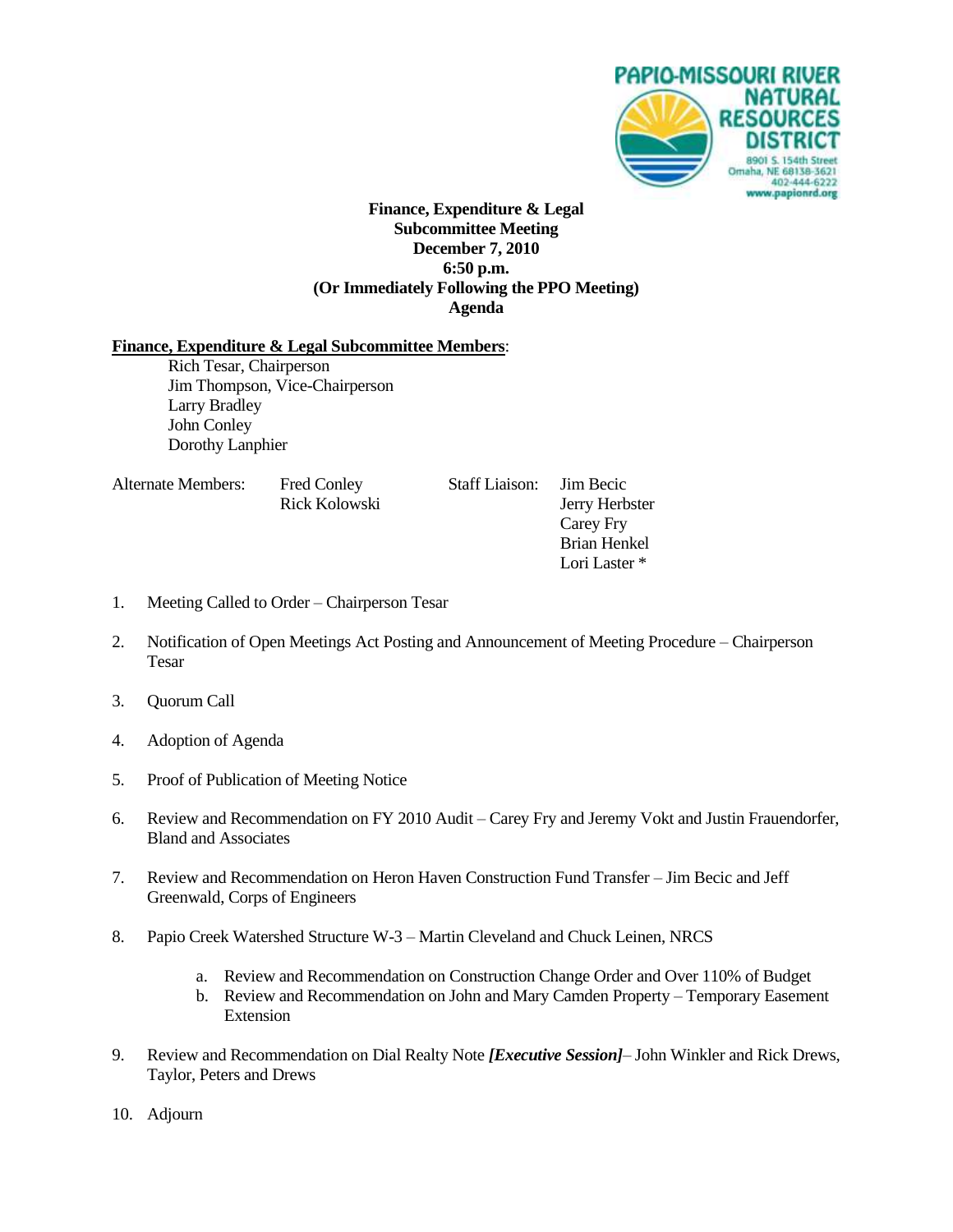# **MEMORANDUM**

To: Finance, Expenditures and Legal Subcommittee

Subject: FY 2010 Audit

Date: December 1, 2010

From: Carey Fry, District Accountant

 **It is staff's recommendation that the FEL Subcommittee recommend to the Board of Directors that the FY2010 Audit Report and management letter, prepared by Bland and Associates, be accepted and that the General Manager be directed to file an authenticated copy of the audit report with the Nebraska Auditor of Public Accounts and the Nebraska Natural Resources Commission.**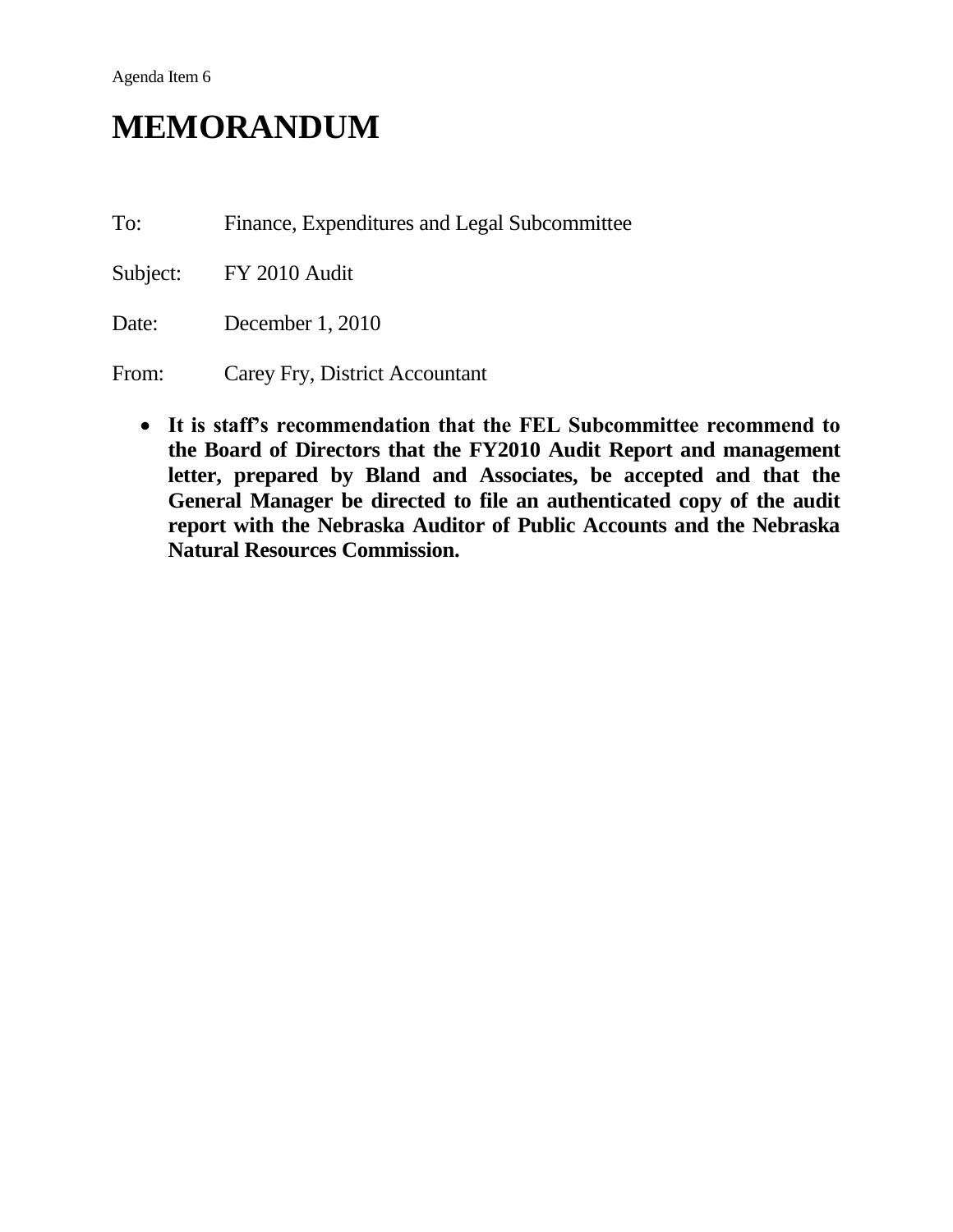### **Memorandum**

| To:   | <b>Finance, Executive and Legislative Subcommittee</b> |                                  |  |
|-------|--------------------------------------------------------|----------------------------------|--|
| Re:   | <b>Heron Haven Funding Transfer</b>                    |                                  |  |
| Date: | <b>December 1, 2010</b>                                | <b>Updated: December 3, 2010</b> |  |
| From: | <b>Jim Becic</b>                                       |                                  |  |

The Heron Haven site, located immediately north of  $114<sup>th</sup> - 118<sup>th</sup>$  and West Maple Road is a naturally occurring oxbow wetland within the Papillion Creek watershed adjacent to the Big Papio Creek. The site was acquired and a Master Plan developed approximately 18 years ago by the Papio-Missouri River Natural Resources District (NRD) and is managed and operated by the nonprofit, Friends of Heron Haven as an environmental and education site.

The approximately 10 acre area is bordered by residential and commercial land and has historically experienced drainage, sedimentation and concrete fill over the years prior to the NRD's acquisition. Naturally occurring springs keep the wetlands supplied with a plentiful water supply but the historic concrete fill and sedimentation has degraded the wetlands with cattails and reed canary grass dominating the site. The restoration project planned for Heron Haven is designed to address these and other problems and reestablish a quality and viable wetland for many decades into the future.

The Corps of Engineers (COE) has informed the District that they recently received federal funds for the Design and Implementation of the Heron Haven Section 206 Wetland Restoration project (enclosed 16 November, 2010 correspondence). The NRD is the local sponsor of this federal project and has executed a project agreement with the COE. This federal funding support notification was an unexpected yet welcome surprise. As specified in the COE correspondence, the total project cost is estimated at \$1,594,535 with an NRD contribution (35% Cost Share) of \$558,087. To keep on schedule for a construction start in FY 2011 (federal fiscal year), the NRD needs to send the COE \$155,902.00 as our initial cash contribution by January 1, 2011.

Funding for this project was not included in the NRD's FY- 2010 budget since the likelihood of securing federal funding appeared to be minimal for the Section 206 program nationwide and there was little chance that the NRD's request would receive support. These initial cost share funds of \$155,902 are proposed to be transferred from the NRD's MoPac trail – Construction Costs budget line item and moved to Heron Haven. The remaining \$304,325 construction funds would be budgeted in FY-2012 and sent to the COE by their 25 July, 2011 time-line.

**It is Management's recommendation that the Finance, Executive and Legislative Subcommittee recommend to the Board that \$155,902 be transferred from the MoPac Trail - Construction Costs (Hwy 50 to Lied Bridge) to the Heron Haven Project and that a \$155,902 payment be sent by January 1, 2011 to the US Army Corps of Engineers, Omaha District for design and implementation of the Heron Haven 206 Wetland Restoration Project.**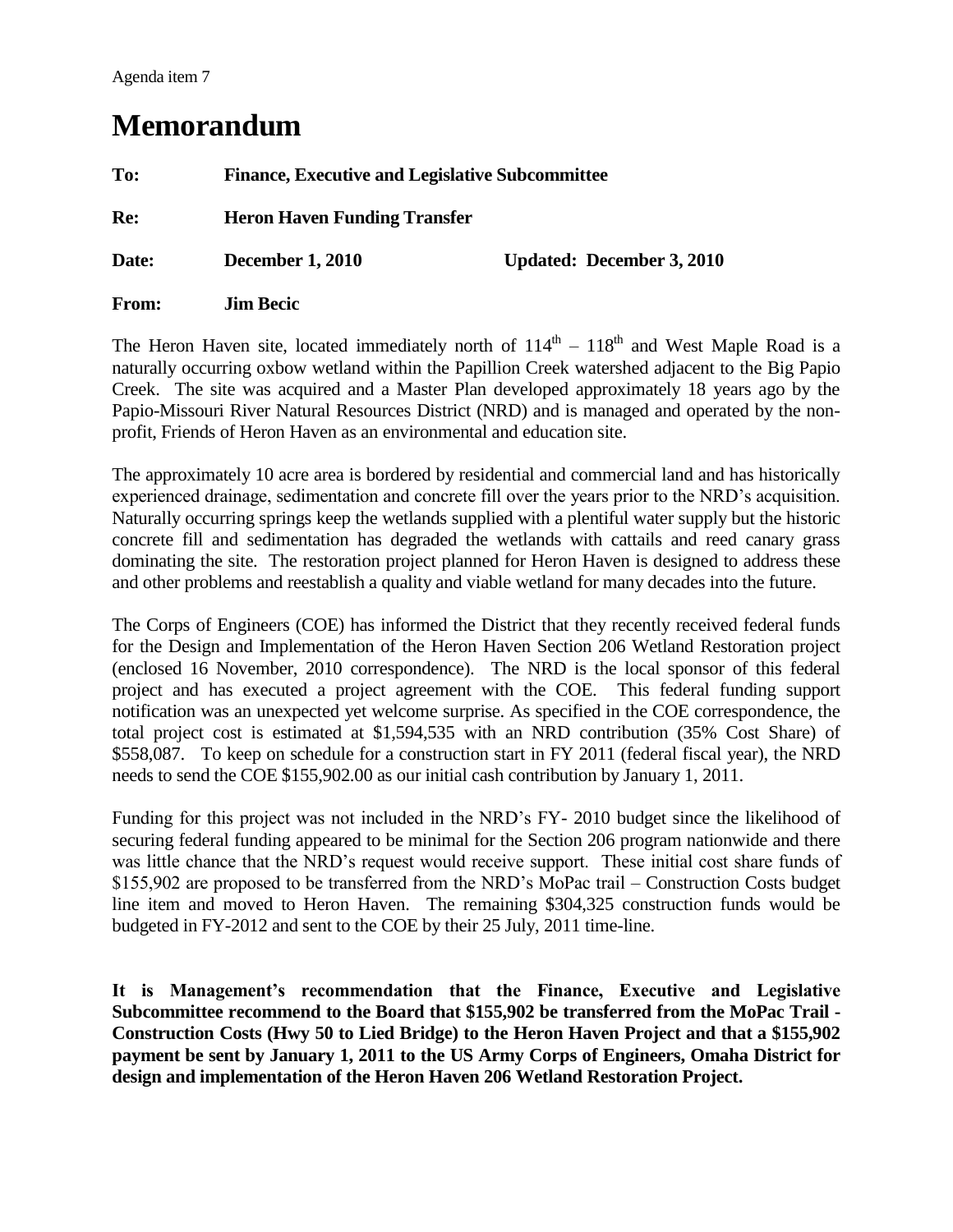### **MEMORANDUM**

| TO:             | Finance, Expenditures and Legal Subcommittee                                                                           |                           |  |
|-----------------|------------------------------------------------------------------------------------------------------------------------|---------------------------|--|
| <b>SUBJECT:</b> | Papio Creek Watershed Structure W-3 Rehabilitation Project<br>Construction Change Order and Account over 110% Approval |                           |  |
| DATE:           | November 29, 2010                                                                                                      | Updated: December 3, 2010 |  |
| FROM:           | Martin P. Cleveland                                                                                                    |                           |  |

The referenced project (W-3) is located near Hwy 30 and County Road 28, southwest of Blair, as shown on the enclosed location map. Construction activity started on this project May 17, 2010 by the District's contractor, Pruss Excavating. The project is 53% complete as of October 21, 2010 and 62% of the work period has been used. The principal spillway (30 inch diameter) pipe has been installed and 54,000 cubic yards of earth fill has been placed. The project was designed by the Natural Resources Conservation Service (NRCS) and construction observation is being handled without any District cost share. The NRCS is cost sharing 65% and the District 35% of the project construction and land rights cost. As of November 10, 2010 the District has paid Pruss Excavating \$308,831.71 of the original contract amount of \$604,927.90. Contract modification no. 1 in the amount of \$36,000 was approved by Management and issued July 19, 2010 to remove 8,000 cubic yards of unsuitable material (soil mixed with broken concrete, wood and fence wire) from the foundation of the new structure. Enclosed is a location map that shows where the unsuitable material is stockpiled and where is it proposed to be relocated to. The landowners had apparently filled in a gully with this material over 20 years ago. This material was not anticipated by the contractor nor was it identified in the project plans, so the removal and relocation of this material is work that was not included in project contract.

Since the contract modification no. 1 was issued it was discovered that additional unsuitable material was located in the foundation of the dam and it needed to be removed in order to provide a stable foundation for the dam. The contractor removed about 27,000 cubic yards of unsuitable material this summer and stock piled it in non-dam area for a decision on its reuse and placement location. Enclosed is a proposed contract modification no. 2 to account for the additional 19,000 cubic yards of unsuitable material removed with a total cost of \$144,073.08. The change order also includes some drain fill and drain pipe changes due to shifting the principal spillway pipe location to allow for easier constructability.

Contract modification no. 2 exceeds Managements authority to issue contract modifications (change orders) on construction projects, the total of which is limited to 10% of the contract amount (\$60,492 for this contract). Management recommends Board approval of contract modification no. 2. It is also recommended that Management be given the authority to issue additional future contract modifications up to 10% (\$60,492.79) of the original project bid of \$604,927.90 to allow for unforeseen minor construction adjustments that may be needed without further Board action.

In addition, the contract modification no. 2 will also eventually cause the Budget No. 510-4479 – W-3 Rehabilitation contract work to exceed 110% of Budget (\$690,000). Board action is required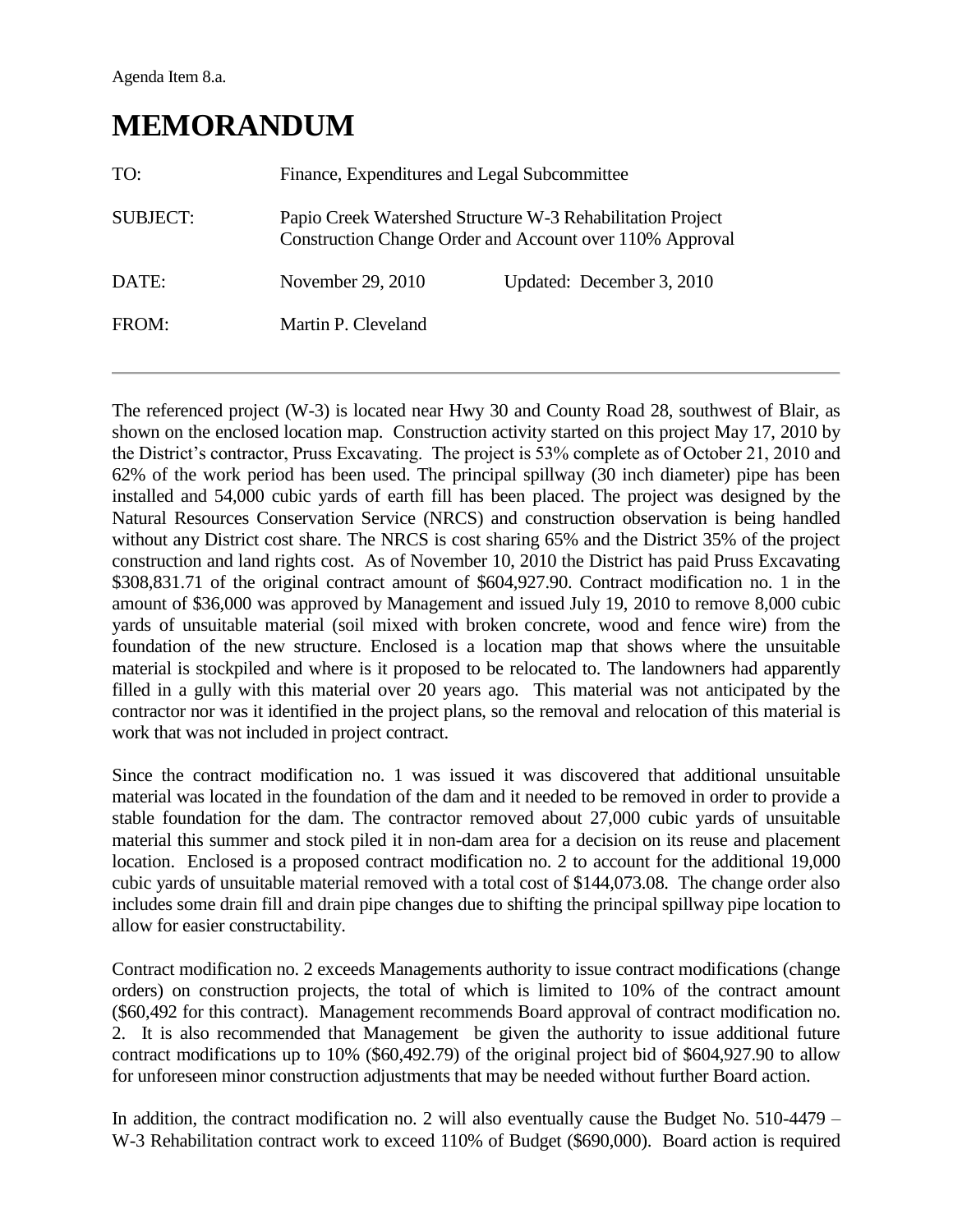to exceed 110% of Budget as per Board Policy 7.5 – Finance, Expenditure and Legal Subcommittee – Budgetary Oversight.

**It is recommended by Management that the Subcommittee recommend to the Board that the Assistant General Manager (as per agreement with NRCS) be authorized to execute Contract Modification No. 2 in the amount of \$144,073.08 with Pruss Excavation for the Papio W-3 Rehabilitation Project, that the Assistant General Manager be authorized to execute future contract modifications totaling a maximum of 10% of the original construction contract amount and that Account No. 510-4479-W-3 Rehabilitation Project be allowed to exceed 110% of the budgeted amount.**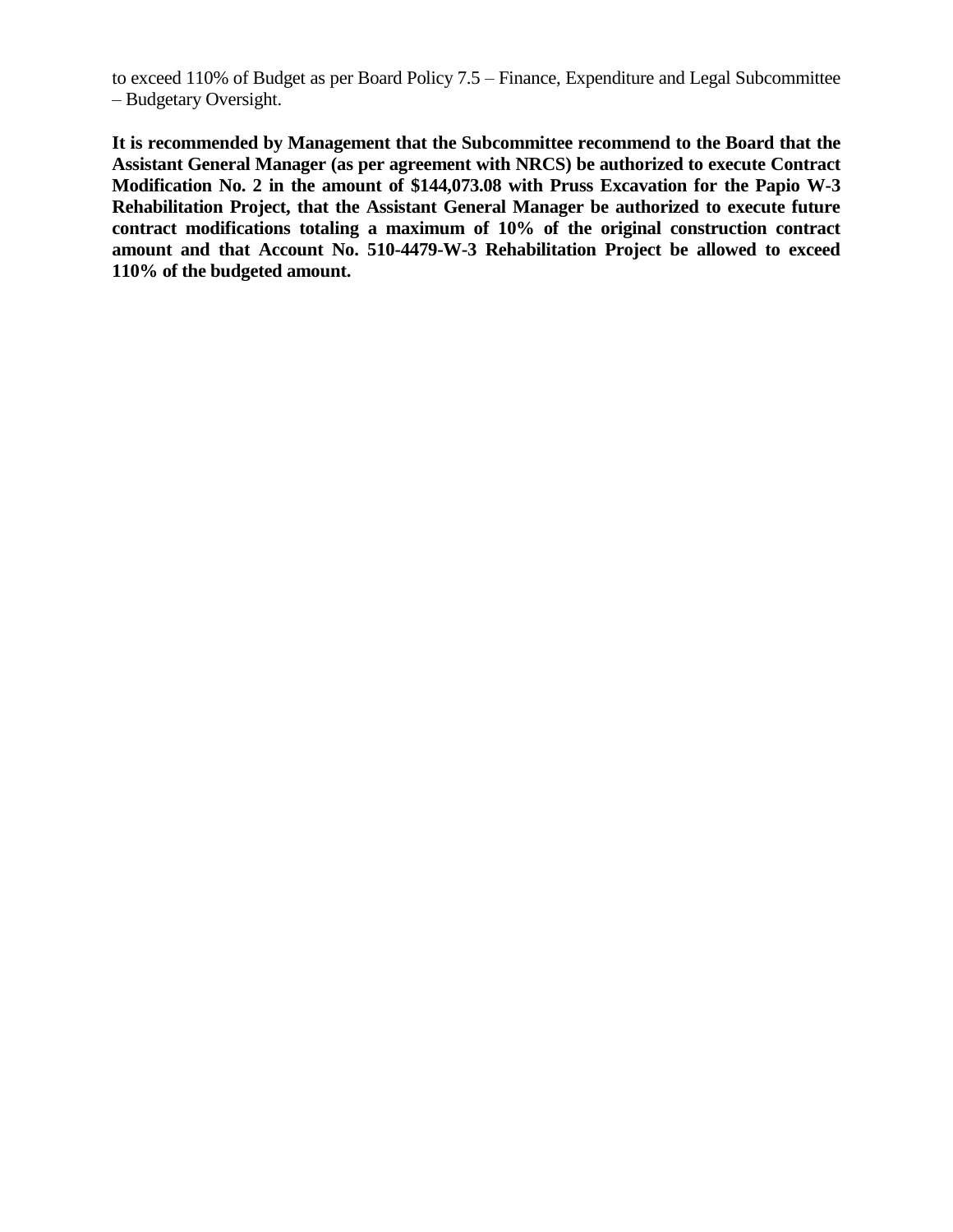## **MEMORANDUM**

| TO:             | Finance, Expenditures and Legal Subcommittee                                                                               |                           |  |
|-----------------|----------------------------------------------------------------------------------------------------------------------------|---------------------------|--|
| <b>SUBJECT:</b> | Papio Creek Watershed Structure W-3 Rehabilitation Project<br>John and Mary Camden Property - Temporary Easement Extension |                           |  |
| DATE:           | December $1, 2010$                                                                                                         | Updated: December 3, 2010 |  |
| FROM:           | Martin P. Cleveland                                                                                                        |                           |  |

The referenced project (Structure W-3) is located near Hwy 30 and County Road 28, southwest of Blair, as shown on the enclosed location map. Construction activity started on this project May 17, 2010. The project is 53% complete as of October 21, 2010 and 62% of the work period has been used. The principal spillway (30 inch diameter) pipe has been installed and 54,000 cubic yards of earth fill has been placed.

The Natural Resources Conservation Service (NRCS), Pruss Excavation (Structure W-3 construction contractor) and District staff have discussed the project progress and potential for completion by the termination of the one year period temporary easement, acquired from John and Mary Camden via eminent domain. This easement will expire on May 17, 2011. The temporary easement surrounds the structure and provides area for equipment parking, material storage and access to the structure site. In addition the ingress/egress road to the site from the county road is a temporary easement. Enclosed are maps of easement area.

Based on earthwork production rates of 2010, it is anticipated that work will not be done on the site until mid-summer 2011, which is at least 2 months past the termination of the temporary easement. The site has had numerous challenges during construction, such as extremely wet soil (e.g. former pond is the borrow site), springs flowing out of slopes that had to be intercepted with gravel drains and one of the wettest summers on record (20.4 inches of rain in the June to August period) that didn't allow much work for most of the summer, which is the normal construction period in Nebraska.

In order to plan for the expected construction completion past the temporary easement deadline, Management recommends that the District start the right-of-way acquisition process in January 2011 with a public hearing, as it is anticipated that the landowner will not accept the District's offer of payment for a temporary easement. It is recommended that the District acquire a 6 month period easement, which would extend the easement period to November 17, 2011. The right-of-way acquisition process will include new appraisal, negotiation and possible eminent domain, if negotiation fails.

**It is recommended by Management that the Subcommittee recommend to the Board that the General Manager be authorized to commence the right-of-way process to acquire an additional 6 month long temporary easement from John and Mary Camden for the continued construction of Papio Creek Watershed Structure W-3 Rehabilitation Project.**